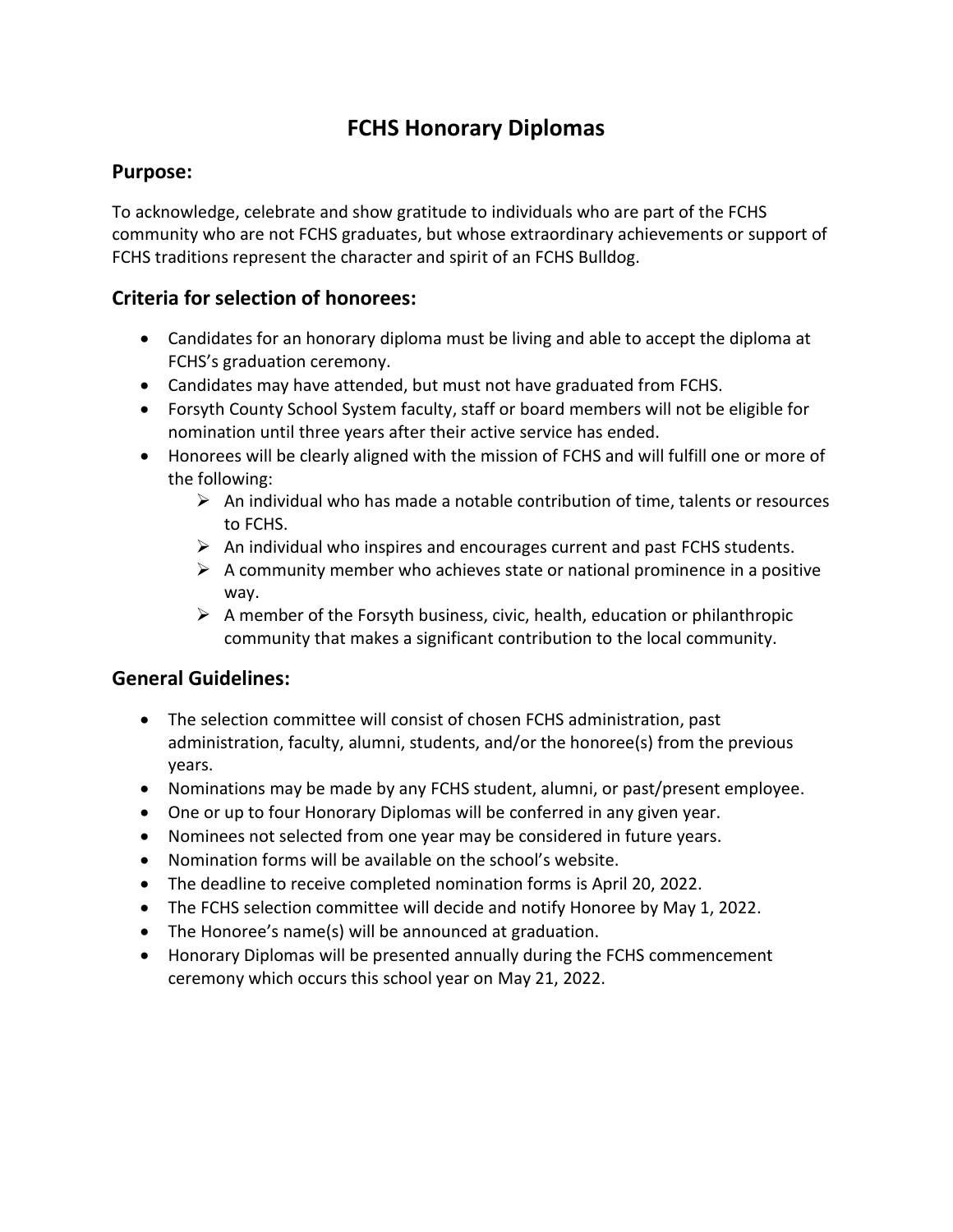# **Nomination Form FCHS Honorary Diploma**

| <b>Nominee:</b>      |                                                                                                                      |  |
|----------------------|----------------------------------------------------------------------------------------------------------------------|--|
| Name:                |                                                                                                                      |  |
| Address:             | <u> 1980 - Johann John Harry, mars eta bat eta bat eta bat eta bat ez arte eta bat ez arte eta bat ez arte eta b</u> |  |
|                      | <u> 1980 - Johann John Harry, mars eta bat eta bat eta bat eta bat eta bat eta bat eta bat eta bat eta bat eta b</u> |  |
|                      | <u> 1980 - Johann John Harry, mars eta bat eta bat eta bat eta bat eta bat eta bat eta bat eta bat eta bat eta b</u> |  |
|                      |                                                                                                                      |  |
|                      |                                                                                                                      |  |
|                      |                                                                                                                      |  |
| <b>Nominated by:</b> |                                                                                                                      |  |
|                      |                                                                                                                      |  |
|                      |                                                                                                                      |  |
|                      |                                                                                                                      |  |
|                      |                                                                                                                      |  |
| Email address:       |                                                                                                                      |  |

#### **PLEASE SUBMIT THE COMPLETED APPLICATION FORM TO:**

**Elisabeth Baldwin**

**[EBaldwin58@forsyth.k12.ga.us](mailto:EBaldwin58@forsyth.k12.ga.us) 770-887-8151, Ext: 111028**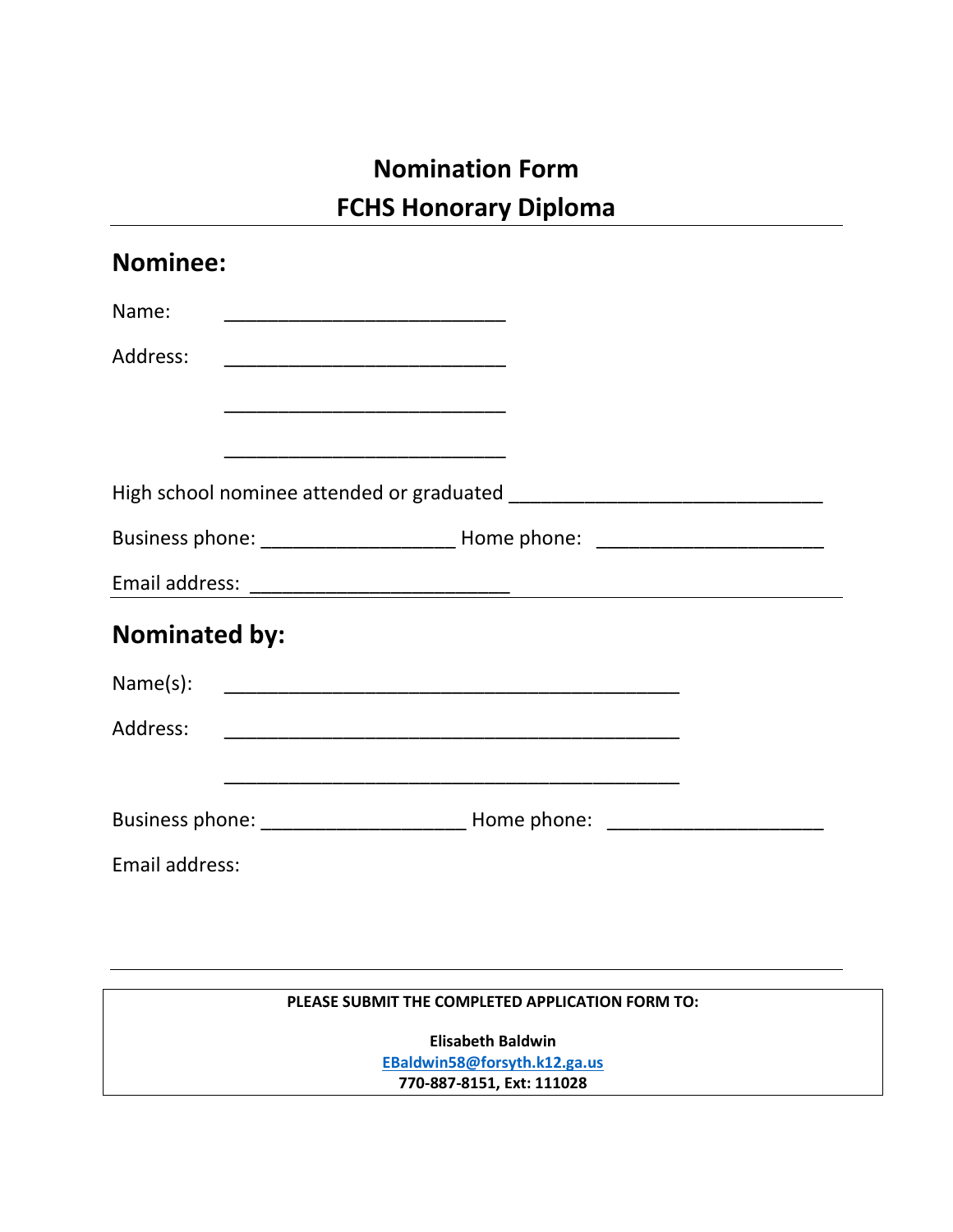## **Please provide the following in support of this nomination:**

1) A brief biographical sketch of the nominee including education, career, accomplishments, awards, etc.